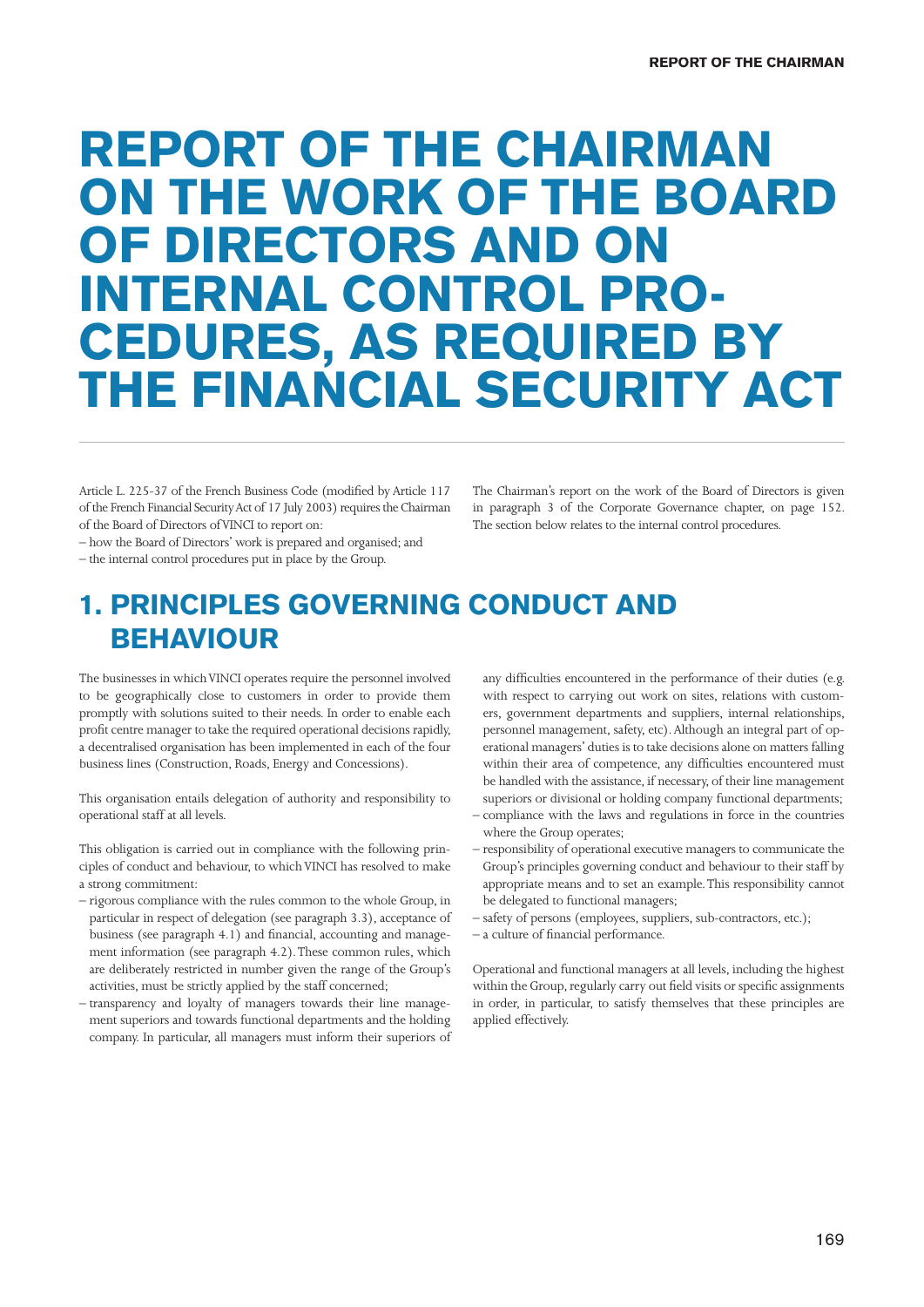# 2. THE OBJECTIVES OF INTERNAL CONTROL

#### 2.1. DEFINITION

Pending publication of the recommendation being prepared under the aegis of the AMF, VINCI again in 2005 adopted the definition of the Committee of Sponsoring Organisations (COSO), which is the most commonly accepted definition internationally:

*"Internal control is a process, effected by an entity's Board of Directors, management and other personnel, designed to provide reasonable assurance regarding the achievement of objectives in* 

2.2. LIMITS OF INTERNAL CONTROL

One of the objectives of internal control is the prevention and control of risks arising from an enterprise's activities and the risks of error and fraud, in particular in the areas of accounting and finance.

*the following categories:*

- $-$  effectiveness and efficiency of operations;
- $-$  reliability of financial reporting;
- *compliance with applicable laws and regulations."*

However, like any control system, internal control, however well designed and implemented, cannot provide an absolute guarantee that these risks have been completely eliminated.

## 3. GENERAL ORGANISATION AND THE ENVIRONMENT OF INTERNAL CONTROL

#### 3.1. THE BOARD OF DIRECTORS AND THE AUDIT COMMITTEE

The VINCI Board of Directors represents all the shareholders collectively and commits itself to act in all circumstances in the enterprise's corporate interest. It considers all major matters arising in the Group's business, in particular its major strategic choices.

The Board of Directors has delegated certain specific tasks to the Audit Committee regarding internal control and risk management, such as for example the monitoring of provisions and off-balance sheet commitments.

#### 3.2. THE EXECUTIVE COMMITTEE

The Executive Committee is in charge of executing the Group's strategy and of defining and implementing its management policies relating to finances, human resources, safety, insurance, etc.

In 2005, the Executive Committee had seven members: the Chairman and CEO, who was also the Chairman of VINCI Concessions, the Director and Co-Chief Operating Officer who became Vice-Chairman of the Board of Directors at the beginning of 2005, the two Co-Chief Operating Officers (who are also the Chairmen of the Energy and Roads business lines), the

#### 3.3. GUIDELINES

The Chairmen of the companies heading business lines (VINCI Energies, Eurovia and VINCI Construction) and the Chief Executive Officer of VINCI Concessions exercise the powers given to them by law. Under the Group's internal organisation, they are also required to comply with the guidelines issued by VINCI's Chief Executive Officer. These guidelines apply to the following areas:

Chairman of the Construction business line, the Group's Vice-President, Chief Financial Officer and its Vice-President, Corporate Communication, Human Resources and Synergies.

As from 9 January 2006, the members of the Executive Committee are: the Group's Chief Executive Officer, the Chairmen of the Construction, Energies and Roads divisions, the Chief Executive Officer of VINCI Concessions, the Executive Vice-President, Chief Financial Officer and its Executive Vice-President, Corporate Communications, Human Resources and Synergies.

- employment matters;
- financial and banking relations, tax, insurance;
- guarantees, collateral and security;
- external and internal communication;
- major risks.

In particular, these guidelines require compliance with the holding company's procedures regarding the acceptance of new business or the making of investments. These procedures define the thresholds above which specific authorisation has to be obtained or prior information submitted to the Chairman and Chief Executive Officer or certain VINCI functional departments or both.

<sup>–</sup> acceptance of new business, replies to tenders, offers of services and for projects, studies, provision of services, concessions (including public private-partnerships) and project organisation;

<sup>–</sup> real-estate investments;

<sup>–</sup> fi nancial investments and divestments;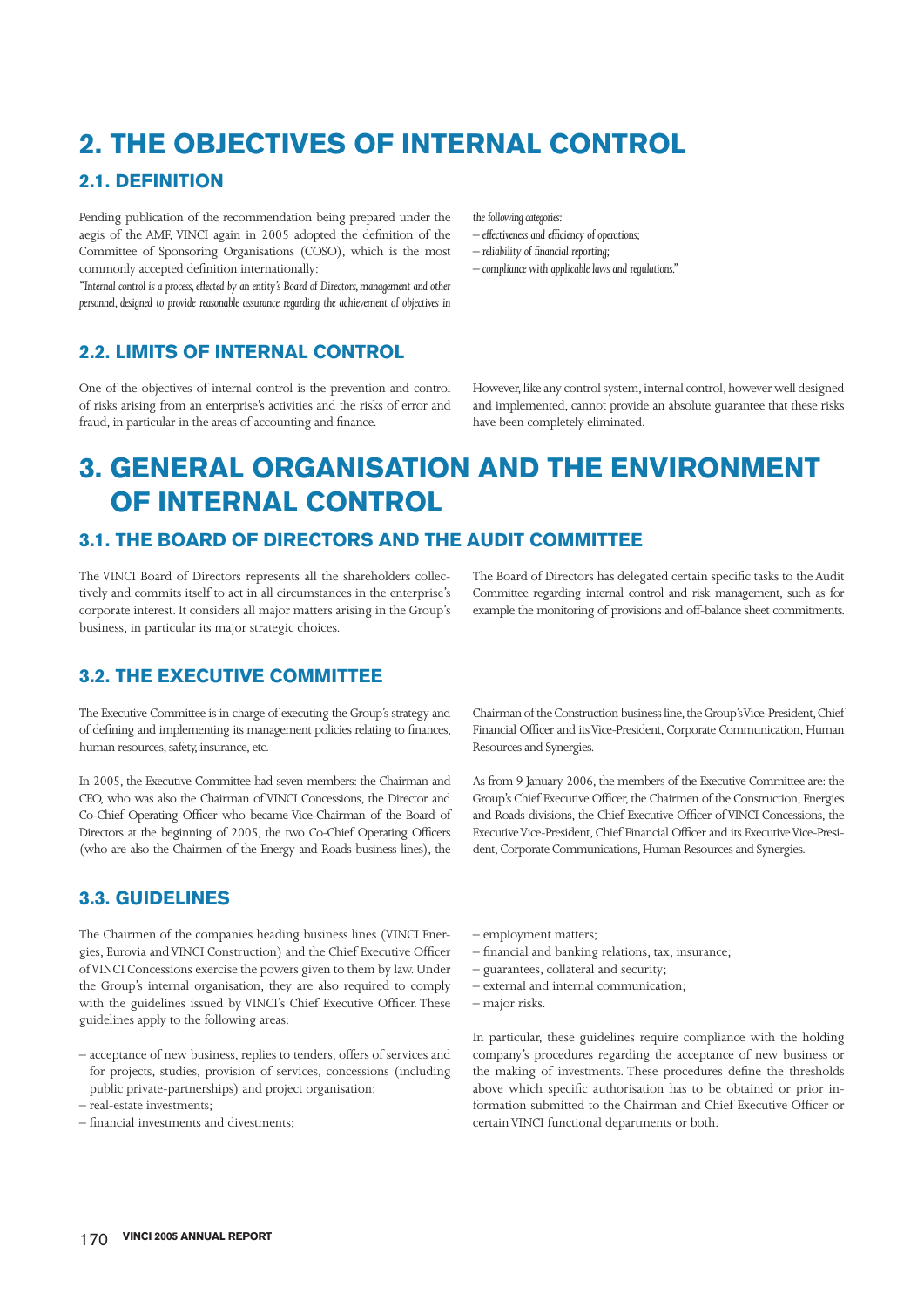#### 3.4. INTERNAL AUDIT

The internal audit department's role is to draw up and distribute the holding company's general procedures and to supervise the improvement of procedures in place in divisions, while ensuring that they are adapted to the Group's situation and organisation, in compliance with the demands of the Financial Security Act. It also organises the meetings of the VINCI Risk Committee charged with examining and authorising the acceptance of new business that exceeds certain thresholds (see paragraph 4.1). It records and follows up the Risk Committee's decisions. Lastly, it undertakes specific assignments requested either by the Group's General or Financial Management or the Management of the various business lines. The internal audit department works with business lines' internal audit staff, with whom it undertakes joint assignments, personnel seconded for this purpose by the operational department concerned and personnel from certain of the holding company's functional departments.

#### 3.5. THE ROLE OF THE HOLDING COMPANY IN RELATION TO THE BUSINESS LINES

The holding company has staff restricted to some 150 people, suited to the Group's decentralised structure. The holding company's various functional departments have to ensure that the Group's rules and procedures and General Management's decisions are applied. Furthermore,

and depending on needs expressed, these departments advise business lines on technical matters without interfering in operational decisions, which remain the business lines' responsibility.

### 4. THE MAIN INTERNAL CONTROL PROCEDURES

The main procedures described below are common to all companies in the Group. There are specific procedures within each business line, in particular for the monitoring of projects and forecasting of results, especially for contracts spanning several years.

#### 4.1. PROCEDURES FOR AUTHORISATION OF NEW BUSINESS: THE VINCI RISK **COMMITTEE**

Strict procedures are applied before orders are accepted. All replies to tenders that exceed set thresholds must be authorised in accordance with the Group's procedures.

- The VINCI Risk Committee has to assess:
- acquisitions and disposals of activities;
- the terms and conditions of submitting offers and in particular the related technical, legal and financial commitments;
- all transactions relating to property development, concessions or longterm commitments, including the associated financing.

This procedure covers all public- or private-sector business whatever the manner in which the enterprise is contacted (e.g. directly, or through an invitation to tender, project organisation, a public-private partnership or a concession), both in France and in foreign countries.

It applies to all contracts of an amount exceeding a threshold set in the procedures; this amount relates to the operation in question taking all lots together, whatever the share obtained by Group entities.

Other thresholds, lower than those necessitating consideration by the Risk Committee, trigger submission of prior information to VINCI General Management on an alert form. Lastly, under the system of delegation and sub-delegation in place, other thresholds trigger a requirement for a formal agreement from the business line's General Management, under the procedure specific to and defined by each business line.

The Risk Committee's objective is to examine business that, particularly because of its size, financial structure, location or specific nature, bears a special risk; other factors may be adopted as criteria for examination, in particular regarding tenders that involve a large technical risk.

Submission to the Risk Committee constitutes formalisation of the commitment made by the manager of the subsidiary in question as to the expected level of profit on the project presented.

The Committee is usually composed of the Chief Executive Officer or Co-Chief Operating Officer, the Chief Financial Officer, and the Chief Audit Officer (for the holding company); the Chairman of the business line concerned and representatives from the operational staff (the general manager, project manager, design office manager, etc.) and functional departments (legal, insurance, finance, etc.) of the company presenting the project. Moreover, the composition of the Risk Committee may be altered depending on the purpose of its meeting (e.g. examination of property transactions, acquisitions of companies, or long-term concessions contracts).

Submission to the Risk Committee is obligatory whenever the thresholds determined on the basis of the business line and the nature of the business are exceeded.

The holding company's Risk Committee, in its various configurations, met on average three times a week in 2005.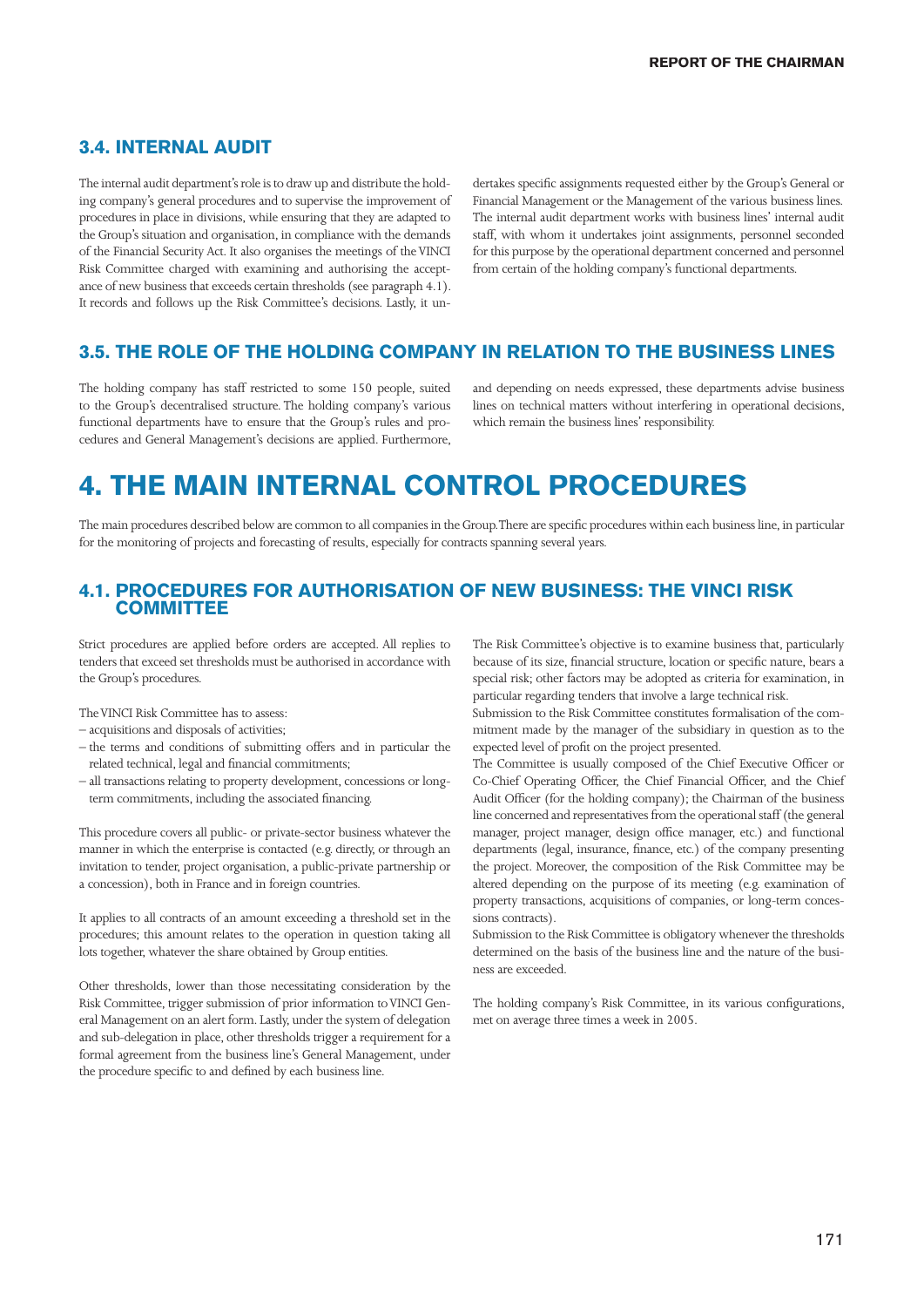#### 4.2. INTERNAL CONTROL WITH RESPECT TO FINANCIAL AND ACCOUNTING INFORMATION

The Budgets and Consolidation Department, part of the Finance Department, is responsible for the production and analysis of the financial information distributed inside and outside the Group, which it must ensure is reliable. In particular, the Department is in charge of:

- preparing, agreeing and analysing VINCI's half-year and annual individual company and consolidated financial statements and forecasts (consolidation of budgets, budget updates and three year forecasts), applying the same procedures as for the preparation of the consolidated financial statements;
- the definition and monitoring of Group accounting procedures and the transition to IFRS as from 1 January 2005;
- $-$  co-ordination of the "Vision" Group financial information system, which incorporates the consolidation process and which is used to unify the various VINCI reporting systems (accounting and financial information, human resources information, commercial data, borrowing).

The budget procedure is common to all business lines and their subsidiaries. It is built around five key dates in the year: the budget for the next year in November followed by four updates in March, May, September and November. For each of these stages, management committees meet to examine each business line's position and financial data, in the presence of the Group's Chief Executive Officer and its Chief Financial Officer.

A monthly report on business, new orders taken, the Group's order book and consolidated net borrowing position is prepared by the Finance Department on the basis of detailed information provided by the business lines, and is distributed to the General Management.

The Management of each business line prepares a specific report on the month's key events.

The Budgets and Consolidation Department lays down a timetable and closure instructions for the preparation of the half-year and annual accounts. These instructions, sent to the business line Finance Departments, are presented in detail to the staff in charge of consolidation in the entities in question.

The line items entered in the consolidation pack by divisions through the "Vision" system are defined beforehand by the Budgets and Consolidation Department. The Group's accounting rules and methods are also laid down in the form of widely distributed procedures. Specific monitoring is carried out for some areas, e.g. provisions, deferred tax and off-balance sheet commitments.

At each accounts closure, business lines send the Budgets and Consolidation Department a dossier with analysis and comments on the consolidated data submitted.

The Group Finance Department presents the accounting treatment it intends using for any complex transactions to the Statutory Auditors in order to receive their prior opinion.

The Statutory Auditors present their observations on the half-year and annual accounts to the Audit Committee before they are presented to the Board of Directors and after they have been presented to the Management of the business lines in question and the VINCI holding company.

Before signing their reports, the Statutory Auditors request letters of representation from Group Management and business line management. In these representations, Group Management and business line managements confirm that they consider that the effects of any still unresolved anomalies noted by the Statutory Auditors, either individually or in aggregate, do not have a material impact on the financial statements taken as a whole.

Business lines have management accounting systems tailored to their own business. Specific budgetary control tools have been installed in the Construction, Roads and Energy business lines and each of the concession activities (motorways, car parks and airports) and allow regular monitoring of the progress of sites and contracts.

# 5. ACTIONS UNDERTAKEN TO STRENGTHEN INTERNAL **CONTROL**

#### 5.1. WORK CARRIED OUT BEFORE 2005

In 2003, VINCI initiated an action plan intended to enhance the quality of the internal control system, without bringing into question its features adapted to the management organisation in force in the Group, which combines an entrepreneurial culture, the autonomy of operational staff, transparency and loyalty, and network-based operations.

The project comprised several stages, of which the first, completed in 2003, was to identify the main risks and the associated controls for the main Group entities and processes.

The second stage related to determining and describing the current organisation of internal control, the aim being to describe the internal control arrangements put in place by the various divisions. Self-assessment questionnaires on the internal control environment, approved by the Executive Committee, were sent in 2003 and 2004 to managers of a sample of entities, selected from the largest and most representative entities. Their replies were analysed and a list was drawn up of the main procedures in existence.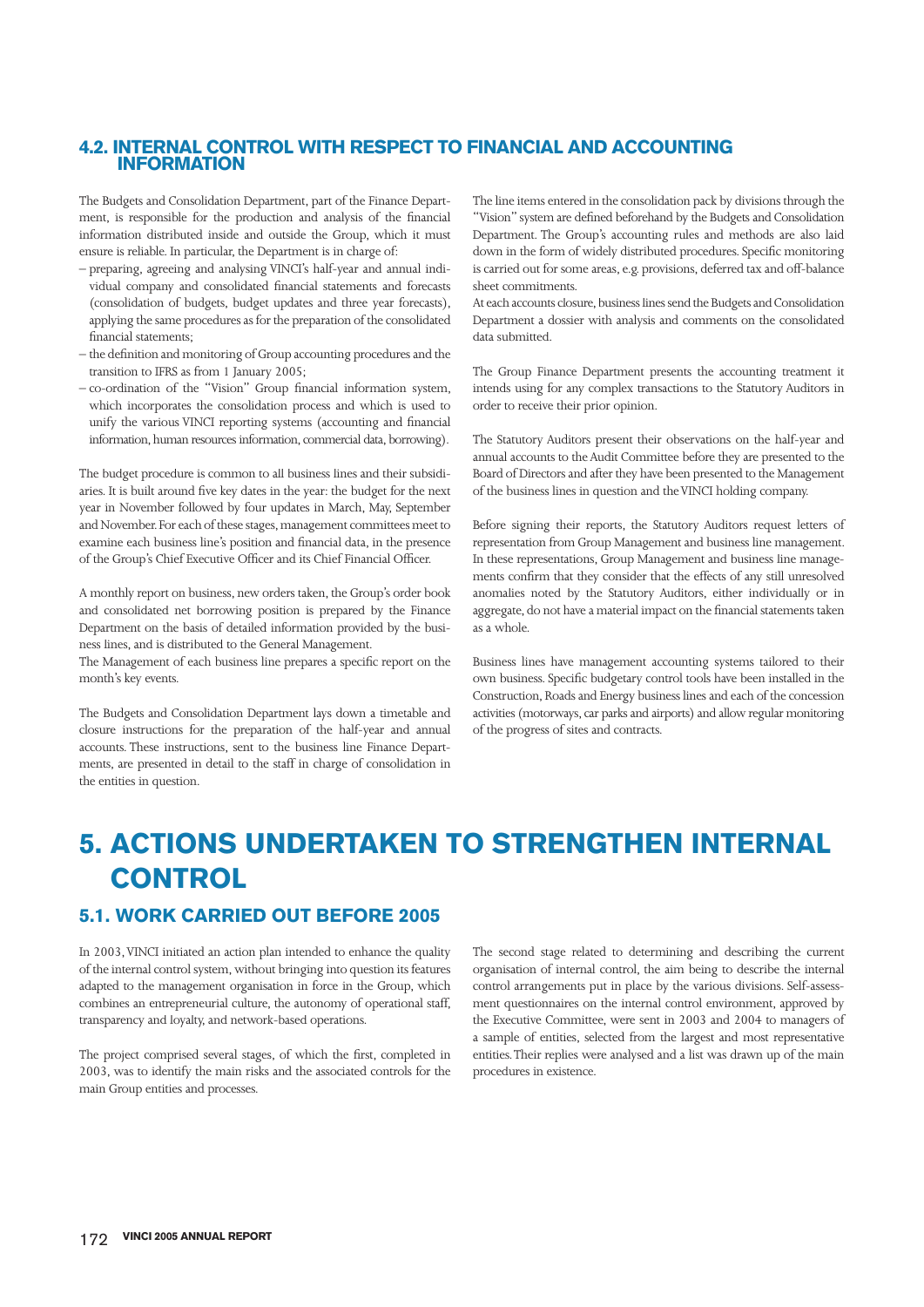The third step, in 2003 and 2004, involved listing the risks and associated controls. The objective here was to use the self-assessment questionnaires and the interviews conducted with VINCI's General Management, the managers of the main business lines and VINCI's functional departments to list the main risks and corresponding controls existing within the Group and the business lines. This resulted in the identification of the processes that the various entities should assess from an internal control viewpoint. Acceptance of new business was identified as the main area to be assessed as a priority. The main risks inherent in the Group's activities are analysed in the "Risk Management" section of the annual report.

In 2004, the decisions taken in 2003 on the improvement of the internal control environment were implemented:

- distribution of the Chief Executive's guideline (see paragraph 3.3) to all the operational and functional managers of business lines in France and abroad;
- harmonisation and fine-tuning of the formalisation of certain procedures (through the creation of working groups and specific dedicated resources), including in particular cash management and accounting

#### 5.2. WORK PERFORMED IN 2005

The survey made in 2005 to assess the quality of internal control under the Financial Security Act covered 193 Group entities (including 38 foreign entities) which replied to 120 questions grouped into three self assessment questionnaires (internal control of operations and monitoring business; control of financial information; the control environment and risk assessment). The three questionnaires used in previous years were first simplified and clarified by a working group of experts from the Group's various business lines. Analysis was made using various criteria: division, business line, geographical area, revenue.

This survey showed that satisfaction with the quality of internal control increased on average by 8% for the Group against 2004.

Furthermore, an assessment of the operation of the information systems has been launched in a representative sample of entities. These will complete a self-assessment questionnaire comprising four sections:

– the information systems environment;

- acquisition, development and deployment of software and hardware;
- operation;

– information systems security;

This work will continue in 2006.

Internal control in the **Construction division** is performed at the level of each of its sub-divisions: Sogea Construction, GTM Construction, VINCI Construction Grands Projets, VINCI Construction Filiales Internationales, Freyssinet, VINCI PLC (UK) and CFE (Belgium). Each sub-division sets up its own system adapted to its organisation and business, the area where it operates and the size of its sites. Internal control arrangements are therefore well suited to a given entity but in general scarcely applicable to another one. An entity such as VINCI Construction Grands Projets, which is certified ISO 9001 and 14001, has long since implemented rigorous at holding company level and a complete revision of operational procedures in the Roads business line; holding company procedures have also been made available on the Group's intranet;

- implementation in certain foreign subsidiaries of management methods and procedures complying with Group policy;
- creation of internal audit functions in those business lines where none existed (Concessions and Energies) and an increase of business lines' head-office management control staff;
- implementation of a charter in the largest operational entity of the Construction business line (Sogea Construction), covering its ten internal operating rules (on risk taking, financial engineering, outside appointments or functions, acquisition or disposal of securities and reorganisation, property and other tangible assets, human resources, budgetary management, banking relations and financial commitments, administrative management, media – brands and logos);

procedures that are applied well. Purely French entities, such as Sogea Construction, have made great efforts to strengthen their internal control, in particular as regards the formalisation and appropriate dissemination of operating rules. The procedures also now include constant verification of compliance with the terms of the charter (see paragraph 5.1 above). In 2005, VINCI Construction has sought to strengthen internal control in its Central and Eastern European subsidiaries (in Poland, Hungary, the Czech Republic, etc.) and this will continue in 2006.

The **Energies** division has finished drawing up the first part of a set of rules applicable to all its entities. This relates in particular to the internal control policy and organisation within the division. A second part, involving the drafting of procedures on 18 processes it considers have priority (e.g. acceptance of orders and debt collection), will be completed in 2006.

The VINCI Energies internal audit department formed at the end of 2004 carried out 27 assignments in 2005.

**VINCI Concessions** formed its internal audit department at the end of 2004. While following each of the division's specific activities, the initial internal audit work programme looked at those entities that were considered as having the greatest autonomy rather than the sectors making the largest contribution to profits. The objective of these first assignments was therefore to determine the situation in entities that were sometimes far from the centre. Future assignments will focus more on monitoring implementation of the division's procedures on a recurring basis.

VINCI Concessions conducted 12 internal audits in 2005, at Cofiroute (1), VINCI Park (4), Airport Services (4) with 3 in the other concessions. In general, the audits confirmed the implementation, within the entities audited, of the division's internal control procedures regarding develop-